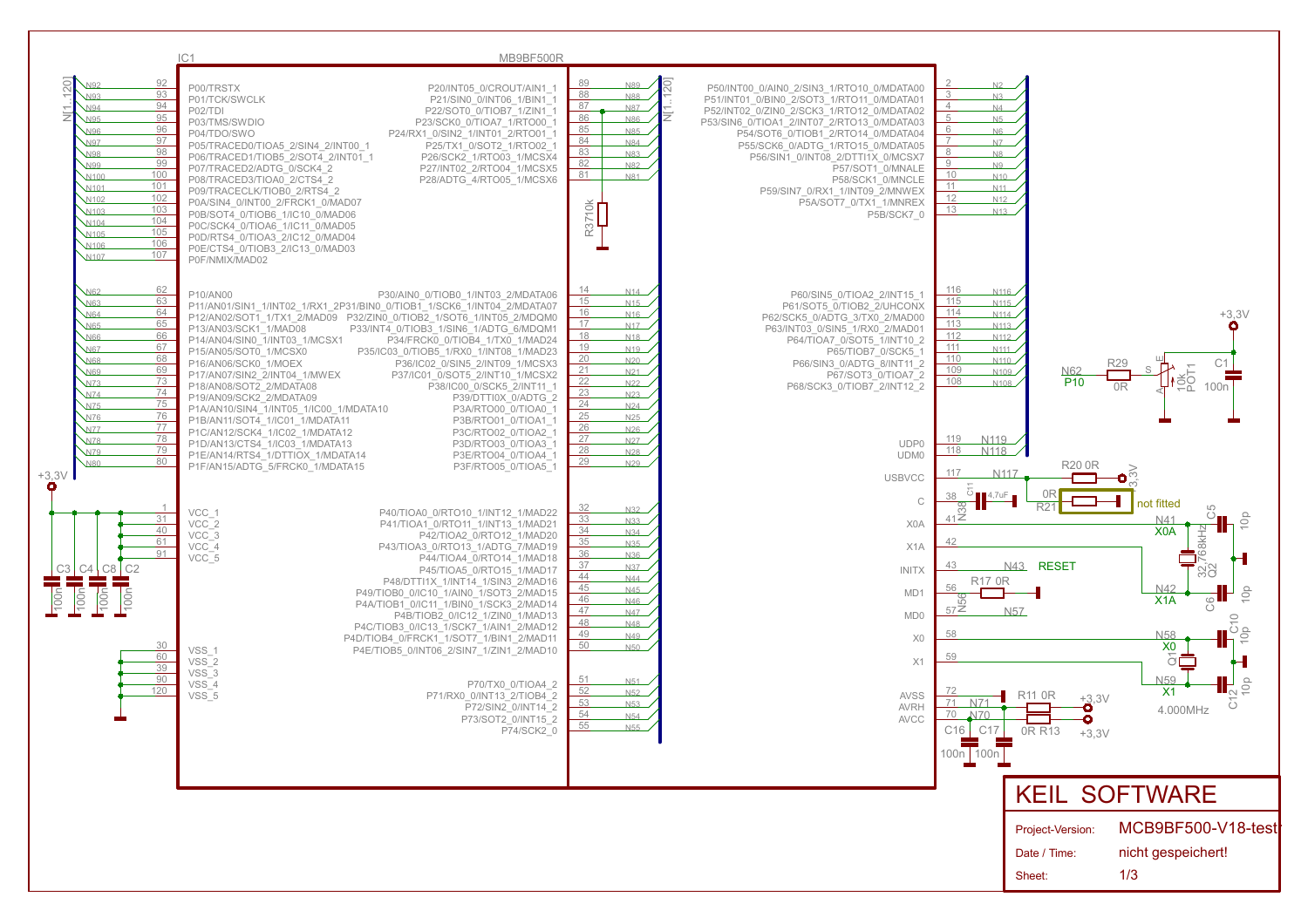













| 10         | <b>SOFTWARE</b>  |                         |  |
|------------|------------------|-------------------------|--|
|            | Project-Version: | MCB9BF500-V18-testroute |  |
|            | Date / Time:     | nicht gespeichert!      |  |
| rtex Debug | Sheet:           | 2/3                     |  |